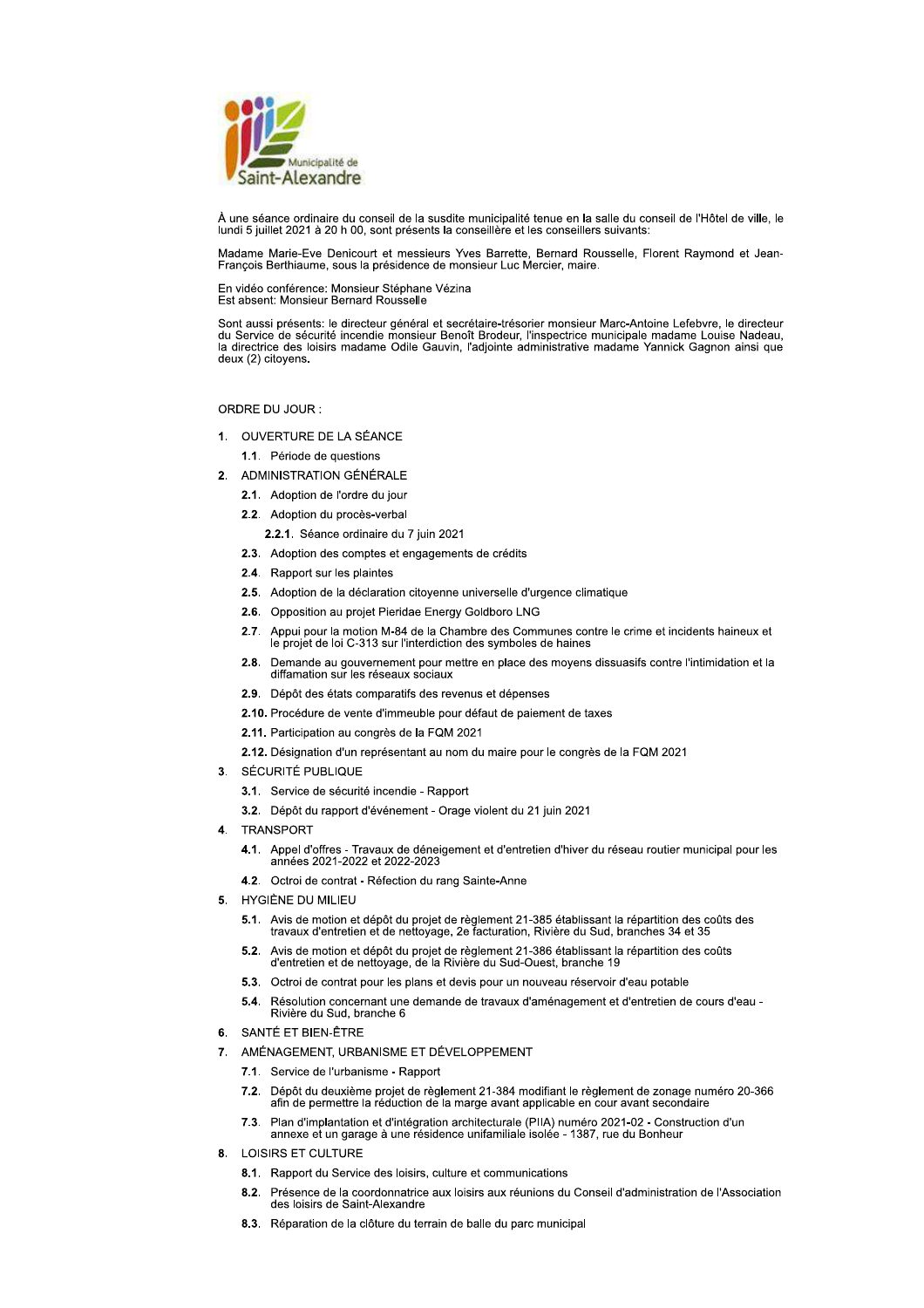- 9. CORRESPONDANCE
- 10. AFFAIRES DIVERSES
- 11. Période de questions
- 12. CLÔTURE DE LA SÉANCE

#### $\mathbf{1}$ **OUVERTURE DE LA SÉANCE**

Les membres présents à l'ouverture de la séance formant quorum, l'assemblée est déclarée régulièrement constituée par le maire, monsieur Luc Mercier à 20 h 00.

# Période de questions

Conformément aux dispositions de la loi, le maire invite les personnes présentes à poser des Sources du conseil municipal. De plus, le public a été invité à présenter ses<br>questions aux membres du conseil municipal. De plus, le public a été invité à présenter ses<br>questions au conseil municipal, par écrit en transme

Aucune question n'a été posée aux membres du conseil.

#### $\overline{2}$ **ADMINISTRATION GÉNÉRALE**

#### 21-07-169 Adoption de l'ordre du jour

Il est proposé par la conseillère Marie-Eve Denicourt, appuyée par le conseiller Florent Raymond et unanimement résolu d'adopter l'ordre du jour, tout en gardant le point affaires diverses ouvert.

# Adoption du procès-verbal

## 21-07-170 Séance ordinaire du 7 juin 2021

CONSIDÉRANT QUE le procès-verbal a été transmis aux membres du conseil dans les délais prescrits pour qu'ils en fassent lecture;

**CONSIDÉRANT QUE** les membres du conseil ont individuellement pris connaissance du procèsverbal de la séance ordinaire du 7 juin 2021;

**CONSIDÉRANT QUE** ceux-ci renoncent à la lecture du procès-verbal;

EN CONSÉQUENCE, il est proposé par le conseiller Jean-François Berthiaume, appuyé par le conseiller Florent Raymond et résolu d'adopter le procès-verbal de la séance ordinaire du 7 juin 2021 tel que rédigé.

Adoptée à l'unanimité

#### 21-07-171 Adoption des comptes et engagements de crédits

ATTENDU QUE le conseil municipal a pris connaissance de la liste des chèques émis, des virements bancaires effectués par la Municipalité ainsi que la liste des comptes à payer pour le mois de juin 2021 et s'en déclare sati

ATTENDU QU'il y a lieu de les accepter et d'autoriser le paiement de ces derniers;

EN CONSÉQUENCE, il est proposé par la conseillère Marie-Eve Denicourt, appuyée par le conseiller Yves Barrette;

et résolu d'accepter la liste des comptes à payer ainsi que la liste des chèques émis et paiements bancaires pour un total de 266 624,21 \$ et autorisation est donnée au directeur général et secrétaire-trésorier de payer le

| Prélèvements automatiques | 4076 à 4099     | pour | 117 432,56 \$ |
|---------------------------|-----------------|------|---------------|
| Chèques fournisseurs      | 82025 à 82087   | pour | 106 446.73 \$ |
|                           | 82088 à 82092   | pour | 3 239.32 \$   |
| Rémunération              | 501758 à 501814 | pour | 39 505.60 \$  |
|                           |                 |      |               |

Adoptée à l'unanimité

## **Rapport sur les plaintes**

Le rapport des plaintes du mois de juin 2021, totalisant cinq (3) plaintes, est déposé devant le conseil.

21-07-172 Adoption de la déclaration citoyenne universelle d'urgence climatique

> CONSIDÉRANT l'augmentation dans l'atmosphère des gaz à effet de serre (provenant de l'industrie, des transports, de l'agriculture et de la fonte du pergélisol) et l'augmentation de la<br>température moyenne du globe qui, par mondial:

> CONSIDÉRANT QUE tous les indicateurs scientifiques montrent que nous sommes en crise climatique, que nous nous dirigeons à court terme vers une catastrophe appelée bouleversement climatique abrupt et irréversible qui menac

CONSIDÉRANT les actions inadaptées des acteurs politiques face à la situation dramatique qui se développe dangereusement ;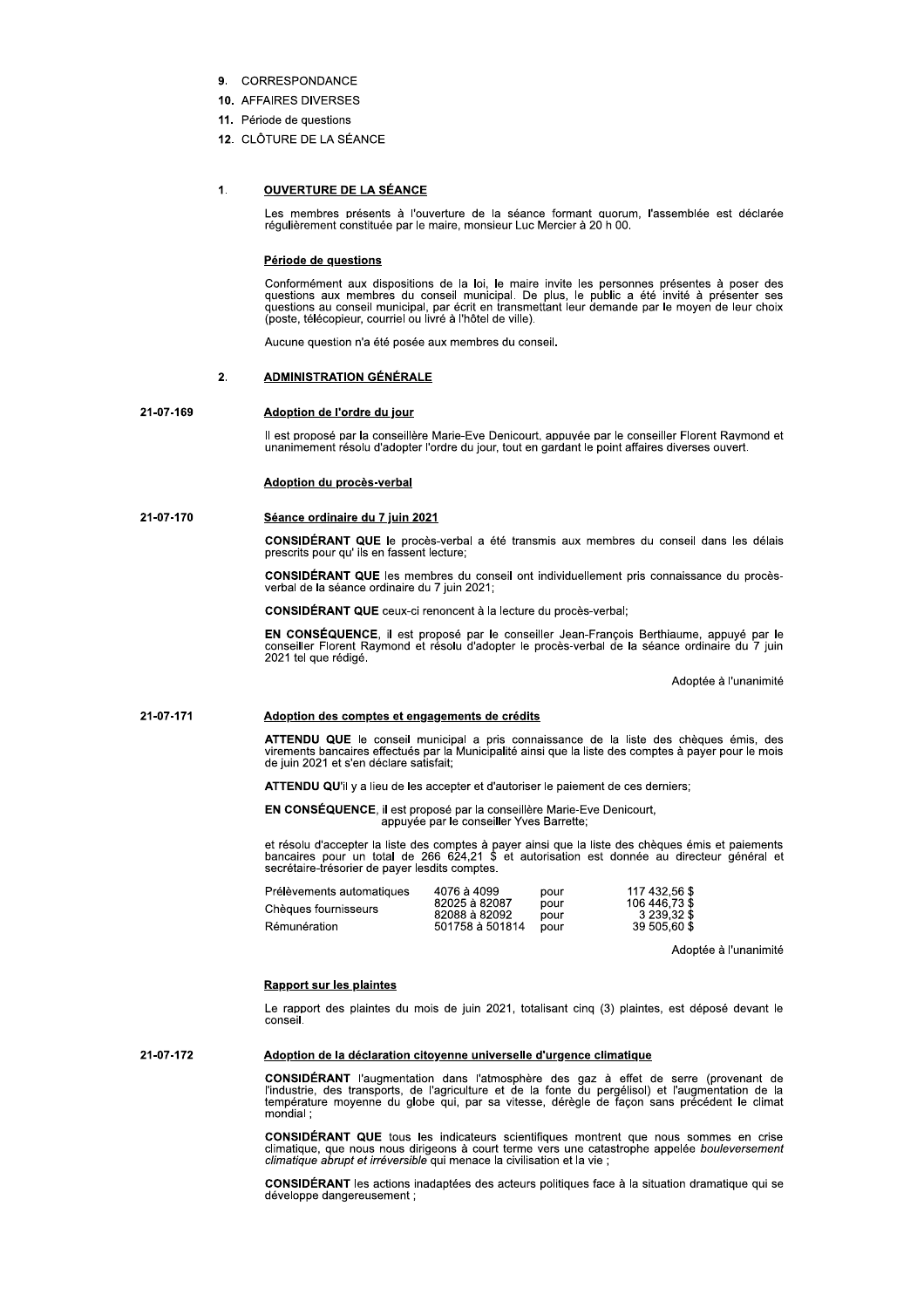CONSIDÉRANT QUE le conseil de sécurité de l'ONU qualifie le changement climatique d'amplificateur de menaces à la paix et à la sécurité;

EN CONSÉQUENCE, il est proposé par le conseiller Stéphane Vézina, appuyé par le conseiller<br>Yves Barrette et résolu que le Municipalité de Saint-Alexandre appuie le déclaration citoyenne universelle d'urgence climatique.

Adoptée à l'unanimité

#### 21-07-173 Opposition au projet Pieridae Energy Goldboro LNG

CONSIDÉRANT QUE la Municipalité de Saint-Alexandre ainsi que 525 autres municipalités représentant plus de 80% de la population du Québec ont reconnu l'urgence climatique telle que décrite dans la Déclaration citoyenne uni DUC:

CONSIDÉRANT QUE cette urgence climatique implique que nous devons sans délai nous dégager Senator a series de la concernation de la solutions connues afin de réduire de toute urgence nos<br>émissions de gaz à effet de serre (GES) pour limiter au maximum le réchauffement planétaire en cours:

CONSIDÉRANT QUE des transformations rapides et de grande envergure dans les domaines de<br>l'aménagement du territoire, de l'énergie, de l'industrie, du bâtiment, du transport et de l'urbanisme sont nécessaires à court terme;

**CONSIDÉRANT QUE** les émissions de GES actuelles du Québec sont de 85 millions de tonnes (Mt) par année, et que le Québec veut réduire ses émissions de 54 Mt de GES pour 2030, pendant que le Canada vient de s'engager à augmenter ses cibles de réduction à 40-45% sous ses<br>émissions de 2005 qui étaient de 739 Mt ;

CONSIDÉRANT QUE Peridae Energy devra dédoubler le pipeline actuel (déjà à pleine capacité) ;

CONSIDÉRANT QUE Goldboro LNG, à l'instar du Projet GNL Saguenay, fera en sorte que, annuellement, de l'extraction à l'utilisation du gaz naturel, des dizaines de millions de tonnes de nouveaux GES seront libérées dans l'at

**CONSIDÉRANT QUE** ce projet va non seulement annuler complètement tous les efforts des citoyens et des citoyennes de notre municipalité et de toutes les municipalités du Québec et du Canada pour réduire nos émissions de GE

CONSIDÉRANT QUE l'Agence internationale de l'énergie ne reconnaît pas le gaz naturel comme<br>une énergie de transition, comme souligné dans le rapport du BAPE sur GNL-Saguenay ;

CONSIDÉRANT la mobilisation citoyenne grandissante contre ce projet ;

## EN CONSÉQUENCE, il est résolu;

QUE la Municipalité de Saint-Alexandre se prononce en défaveur du projet Goldboro LNG ;

QUE la Municipalité réclame que ne soit financé d'aucune façon ledit projet avec des fonds publics incluant prêt, subvention ou investissement public, directement ou indirectement;

QUE la Municipalité exige une évaluation du projet de Goldboro LNG incluant le calcul des GES en amont et en aval du projet et l'impact du projet sur le réchauffement climatique comme critère premier de décision ;

QU'une copie de cette résolution soit envoyée à monsieur François Legault, premier ministre du<br>Québec, monsieur Benoît Charrette, ministre de l'Environnement et de la Lutte contre les<br>changements climatiques, monsieur Just Urgence climatique Montérégie.

Monsieur Stéphane Vézina demande le vote:

|                                                                                                                      |                | Contre | Pour   |
|----------------------------------------------------------------------------------------------------------------------|----------------|--------|--------|
| Stéphane Vézina<br><b>Florent Raymond</b><br>Marie-Eve Denicourt<br>Jean-François Berthiaume<br><b>Yves Barrette</b> |                | x      | x<br>x |
| Pour: 4 voix                                                                                                         | Contre: 1 voix |        |        |

Adoptée à majorité

Appui pour la motion M-84 de la Chambre des Communes contre le crime et incidents<br>haineux et le projet de loi C-313 sur l'interdiction des symboles de haines 21-07-174

> Il est proposé par le conseiller Florent Raymond, appuyé par la conseillère Marie-Eve<br>Denicourt et résolu que la Municipalité de Saint-Alexandre appuie la motion d'initiative parlementaire<br>du député Peter Julian, la motion d'initiative parlementaire C-313, Loi interdisant les symboles de haine.

> > Adoptée à l'unanimité

## 21-07-175 Demande au gouvernement pour mettre en place des moyens dissuasifs contre l'intimidation et la diffamation sur les réseaux sociaux

CONSIDÉRANT la conférence de presse tenue par la ministre des Affaires municipales et de<br>l'Habitation, Mme Andrée Laforest, la présidente de l'UMQ, Mme Suzanne Roy, et le président de la Fédération québécoise des municipalités, M. Jacques Demers, tenue le 22 avril 2021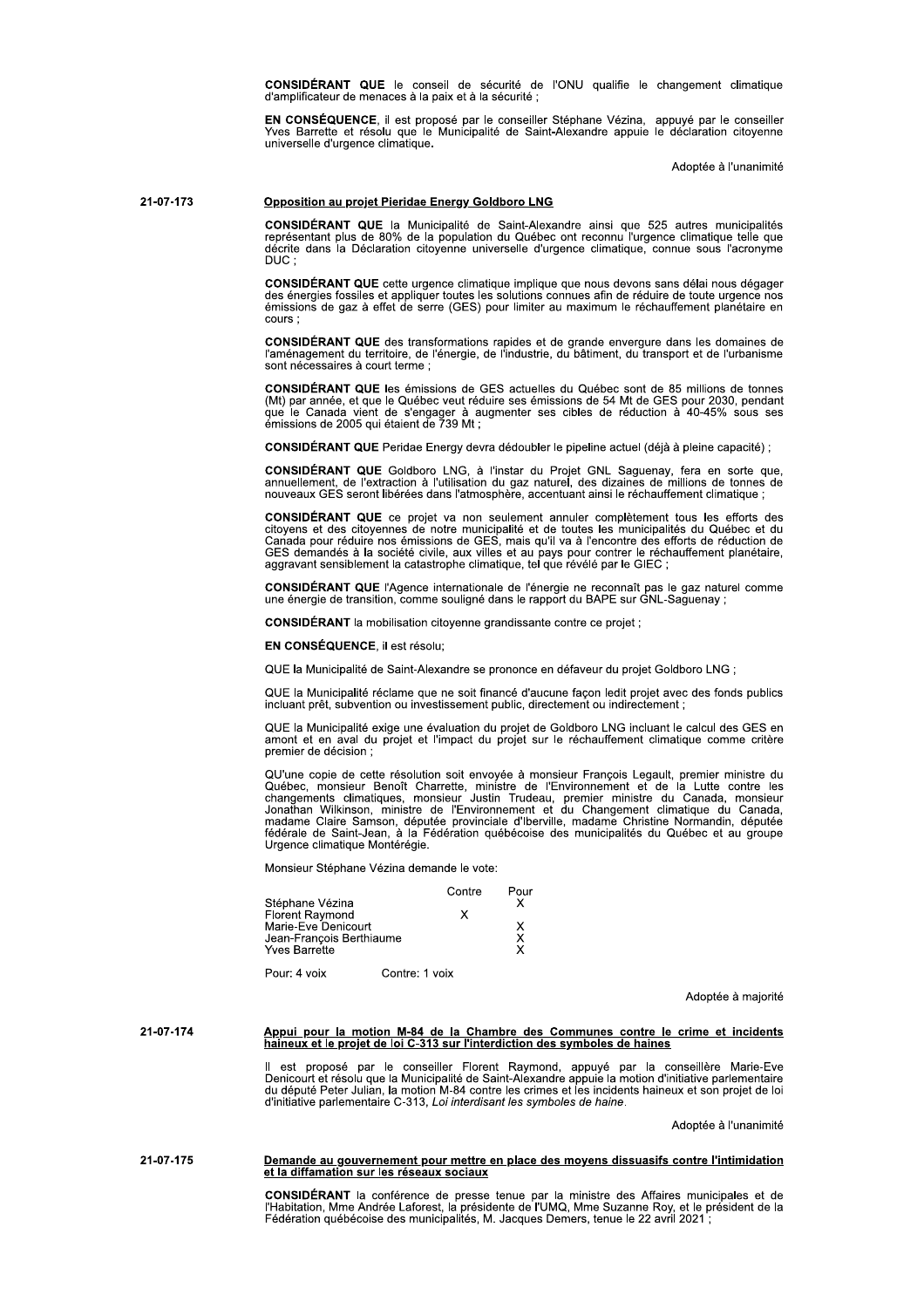CONSIDÉRANT QUE lors de cette conférence de presse, Mmes Laforest et Roy et M. Demers ont invité les citoyennes et les citoyens à déposer leur candidature aux prochaines élections en assurant de mettre en place les conditions propices à la réalisation d'un mandat stimulant ;

**CONSIDÉRANT QUE** l'UMQ a adopté le 4 décembre 2020 la déclaration d'engagement La démocratie dans le respect, par respect pour la démocratie

CONSIDÉRANT QUE l'UMQ invite toutes les municipalités du Québec à joindre le mouvement :

CONSIDÉRANT QUE la Municipalité de Saint-Alexandre a joint le mouvement par la résolution 21- $02 - 44:$ 

CONSIDÉRANT QU'en vertu de l'article 4 de la Charte des droits et libertés de la personne : Toute personne a le droit à la sauvegarde de sa dignité, de son honneur et de sa réputation ;

CONSIDÉRANT QUE le respect de la dignité de l'être humain, l'égalité entre les femmes et les hommes et la reconnaissance des droits et libertés dont ils sont titulaires constituent le fondement de la justice, de la liberté

**CONSIDÉRANT QUE** les attaques répétées contre les droits prévus à l'article 4 de la Charte des droits et libertés de la personne envers les gouvernements de proximité et ses élus municipaux sont un frein à l'implication citoyenne en politique;

CONSIDÉRANT QUE les réseaux sociaux sont des vecteurs facilitant la transmission rapide et étendue des propos contrevenant à l'article 4 de la Charte des droits et libertés de la personne ;

CONSIDÉRANT QUE les élus et élues de Saint-Alexandre sont d'avis que l'intimidation, la violence verbale, la diffamation et tous gestes pouvant nuire à l'intégrité, l'honneur ou la réputation d'un élu, ; devraient être des gestes punissables par le gouvernement provincial à titre d'infraction pénale

CONSIDÉRANT QUE le gouvernement a démontré qu'il pouvait agir rapidement en cas de crise et que la situation actuelle est très préoccupante ;

EN CONSÉQUENCE, il est proposé par le conseiller Yves Barrette, appuyé par la conseillère Marie-Eve Denicourt et résolu :

QUE la Municipalité de Saint-Alexandre demande au gouvernement provincial que soit créée, le plus rapidement possible, une loi pénale facilitant la poursuite des délinquants ;

DE transmettre la présente résolution à madame Andrée Laforest, ministre des Affaires municipales De l'alphabitation, madame Claire Samson, députée provinciale d'Iberville, à madame Suzanne Roy,<br>présidente de l'Union des municipalités du Québec, et à M. Jacques Demers, président de la Fédération québécoise des municipalités.

Adoptée à l'unanimité

# Dépôt des états comparatifs des revenus et dépenses

Le conseil municipal prend acte du dépôt des deux états comparatifs en date du 30 juin 2021.

#### 21-07-176 Procédure de vente d'immeuble pour défaut de paiement de taxes

Il est proposé par le conseiller Stéphane Vézina, appuyé par le conseiller Jean-François Berthiaume re solu d'autoriser monsieur Marc-Antoine Lefebvre, directeur général à transmettre la liste des<br>immeubles à être vendus pour non-paiement de taxes pour l'année 2019 à la Commission Scolaire<br>des Hautes-Rivières et à la MRC

Adoptée à l'unanimité

#### 21-07-177 Participation au congrès de la FQM 2021

Il est proposé par le conseiller Florent Raymond, appuyé par la conseillère Marie-Eve Denicourt et résolu:

- De procéder à l'inscription de trois membres du conseil municipal au congrès de la FQM 2021,
- · De réserver trois chambres pour un séjour de trois nuits à un hôtel a proximité du Centre des congrès de Québec;
- De rembourser les frais liés à la participation du congrès conformément à la politique relative aux frais de déplacement et de représentation de la municipalité de Saint-Alexandre.

Adoptée à l'unanimité

#### 21-07-178 Désignation d'un représentant au nom du maire pour le congrès de la FQM 2021

CONSIDÉRANT QUE lors du congrès de la Fédération québécoise des municipalités aura lieu l'assemblée générale et que le maire est le représentant ayant le droit de vote;

CONSIDÉRANT QUE monsieur Luc Mercier, maire de la municipalité de Saint-Alexandre, sera absent au congrès de la FQM;

EN CONSÉQUENCE, il est proposé par le conseiller Jean-François Berthiaume, appuyé par le conseiller Stéphane Vézina et résolu de nommer le conseiller Yves Barrette comme représentant ayant le droit de vote à l'assemblée gé

Adoptée à l'unanimité

#### **SÉCURITÉ PUBLIQUE**  $\overline{3}$ .

21-07-179 Service de sécurité incendie - Rapport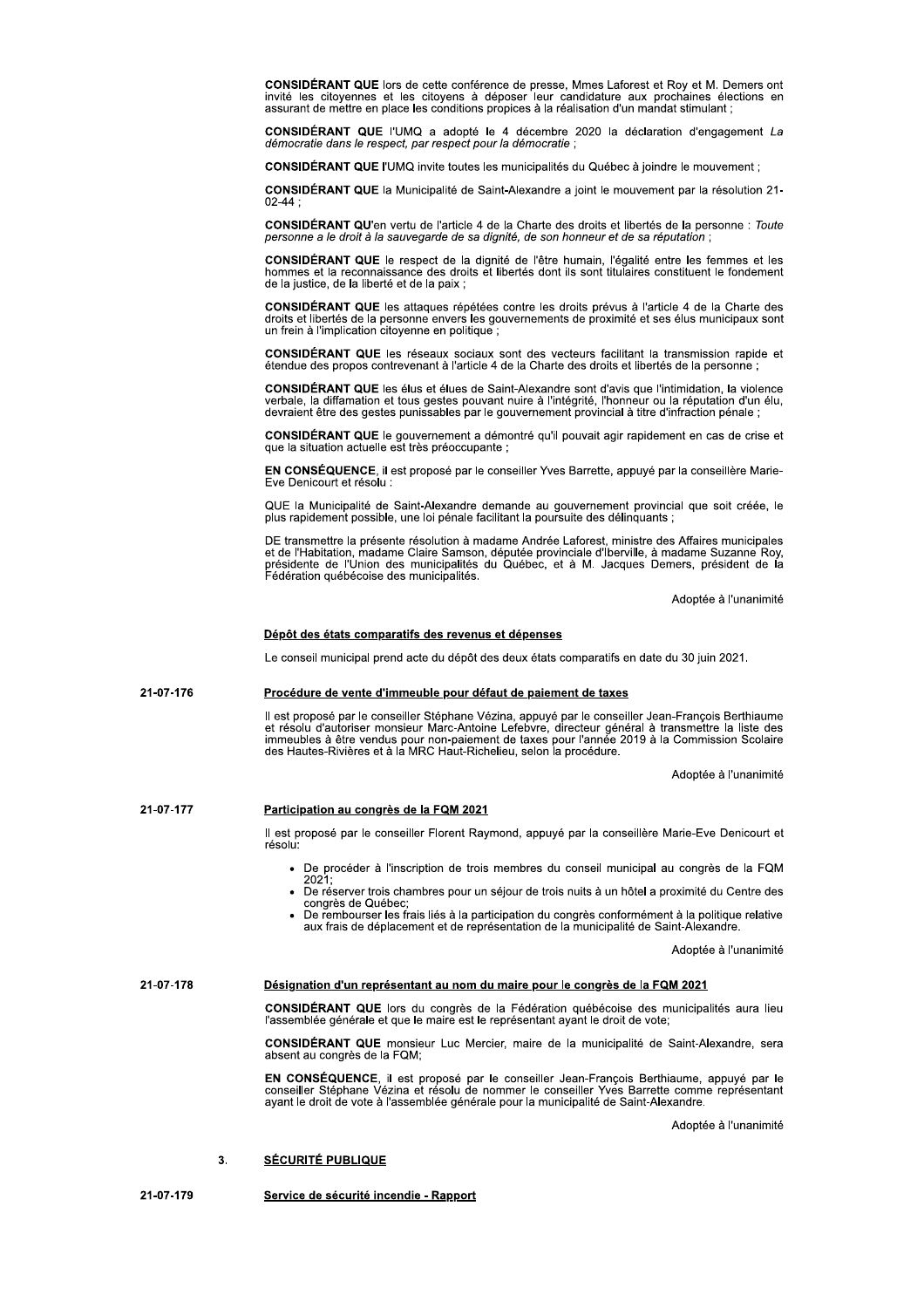Il est proposé par le conseiller Jean-François Berthiaume, appuyé par le conseiller Yves Barrette et<br>résolu de déposer le rapport du mois de juin 2021 présenté par Monsieur Benoît Brodeur, directeur SSI, devant le conseil représentant les sorties suivantes:

- 6 appels incendies
- 3 appels premiers répondants

# Dépôt du rapport d'événement - Orage violent du 21 juin 2021

Le coordonnateur des mesures d'urgence dépose au conseil municipal le rapport d'événement sur l'orage violent du 21 juin 2021.

#### **TRANSPORT**  $\overline{4}$

```
21-07-180
```
# Appel d'offres - Travaux de déneigement et d'entretien d'hiver du réseau routier municipal<br>pour les années 2021-2022 et 2022-2023

Il est proposé par le conseiller Jean-François Berthiaume, appuyé par le conseiller Stéphane Vézina et résolu :

QUE le directeur général et secrétaire-trésorier, monsieur Marc-Antoine Lefebvre, procède au lancement de l'appel d'offres public par le système électronique d'appel d'offres (SEAO) et dans le journal Constructo pour les t monsieur Marc-Antoine Lefebvre, en date du 5 juillet 2021 ;

DE nomme monsieur Marc-Antoine Lefebvre, directeur général et secrétaire-trésorier, personne<br>responsable de l'octroi du contrat selon le règlement de gestion contractuelle de la municipalité.

Adoptée à l'unanimité

#### 21-07-181 Octroi de contrat - Réfection du rang Sainte-Anne

CONSIDÉRANT QUE conformément à la résolution 21-03-70, la Municipalité de Saint-alexandre a procédé à un appel d'offres public pour la réfection du rang Sainte-Anne ;

**CONSIDÉRANT QUE** l'appel d'offres s'est terminé le 22 mars 2021 et que les soumissions sont valides pour une période de 120 jours suivant l'ouverture des soumissions;

CONSIDÉRANT QUE cinq soumissions ont été reçues dans les délais prescrits et qu'elles sont conformes :

**CONSIDÉRANT QUE les soumissions reçues sont les suivantes :** 

- $\bullet$
- $\ddot{\phantom{a}}$
- MSA Infrastructures Inc. : 444 444.44\$<br>Pavages Maska Inc. : 478 110.00\$<br>Eurovia Québec Construction Inc. : 498 340.51\$<br>Pavage Axion Inc. : 581 586.71\$<br>Construction Techroc Inc. : 443 989.84\$
- 

EN CONSÉQUENCE, il est proposé par le conseiller Jean-François Berthiaume, appuyé par le conseiller Stéphane Vézina et résolu :

QUE la Municipalité de Saint-Alexandre octroie le contrat pour la réfection du rang Sainte-Anne à<br>Construction Techroc Inc. pour un montant de 443 989,84\$, taxes incluses.

Adoptée à l'unanimité

#### **HYGIÈNE DU MILIEU** 5.

| Avis & dépôt | Avis de motion et dépôt du projet de règlement 21-385 établissant la répartition des coûts<br>des travaux d'entretien et de nettoyage, 2e facturation, Rivière du Sud, branches 34 et 35                                                                                                             |
|--------------|------------------------------------------------------------------------------------------------------------------------------------------------------------------------------------------------------------------------------------------------------------------------------------------------------|
|              | Avis de motion est par la présente donné par le conseiller Florent Raymond qu'un règlement sera<br>soumis à ce conseil à sa prochaine séance ou à une séance subséquente afin d'établir la répartition<br>des coûts des travaux d'entretien et de nettoyage de la rivière du Sud, branches 34 et 35. |
|              | Conformément aux dispositions de l'article 445 du Code municipal du Québec, monsieur Florent<br>Raymond dépose une copie du projet de règlement 21-385 pour établir la répartition des coûts des<br>travaux d'entretien et de nettoyage de la rivière du Sud, branches 34 et 35.                     |
| Avis & dépôt | Avis de motion et dépôt du projet de règlement 21-386 établissant la répartition des coûts<br>d'entretien et de nettoyage, de la Rivière du Sud-Ouest, branche 19                                                                                                                                    |
|              | Avis de motion est par la présente donné par le conseiller Yves Barrette qu'un règlement sera<br>soumis à ce conseil à sa prochaine séance ou à une séance subséquente afin d'établir la répartition<br>des coûts des travaux d'entretien et de nettovage de la rivière du Sud-Ouest, branche 19.    |
|              | Conformément aux dispositions de l'article 445 du Code municipal du Québec, monsieur Yves<br>Barrette dépose une copie du projet de règlement 21-386 pour établir la répartition des coûts des<br>travaux d'entretien et de nettoyage de la rivière du Sud-Ouest, branche 19.                        |
| 21-07-182    | <u>Octroi de contrat pour les plans et devis pour un nouveau réservoir d'eau potable</u>                                                                                                                                                                                                             |
|              | <b>CONSIDERANT QUE</b> la Municipalité de Saint-Alexandre a la volonté de construire un nouveau<br>réservoir d'eau potable pour desservir la population conformément au plan triennal 2021-2023<br>adopté lors de la séance du 14 décembre 2020 ;                                                    |
|              |                                                                                                                                                                                                                                                                                                      |

CONSIDÉRANT QUE le projet mentionné est éligible à une aide financière dans le cadre du Fonds<br>pour l'infrastructure municipale d'eau (FIMEAU) ;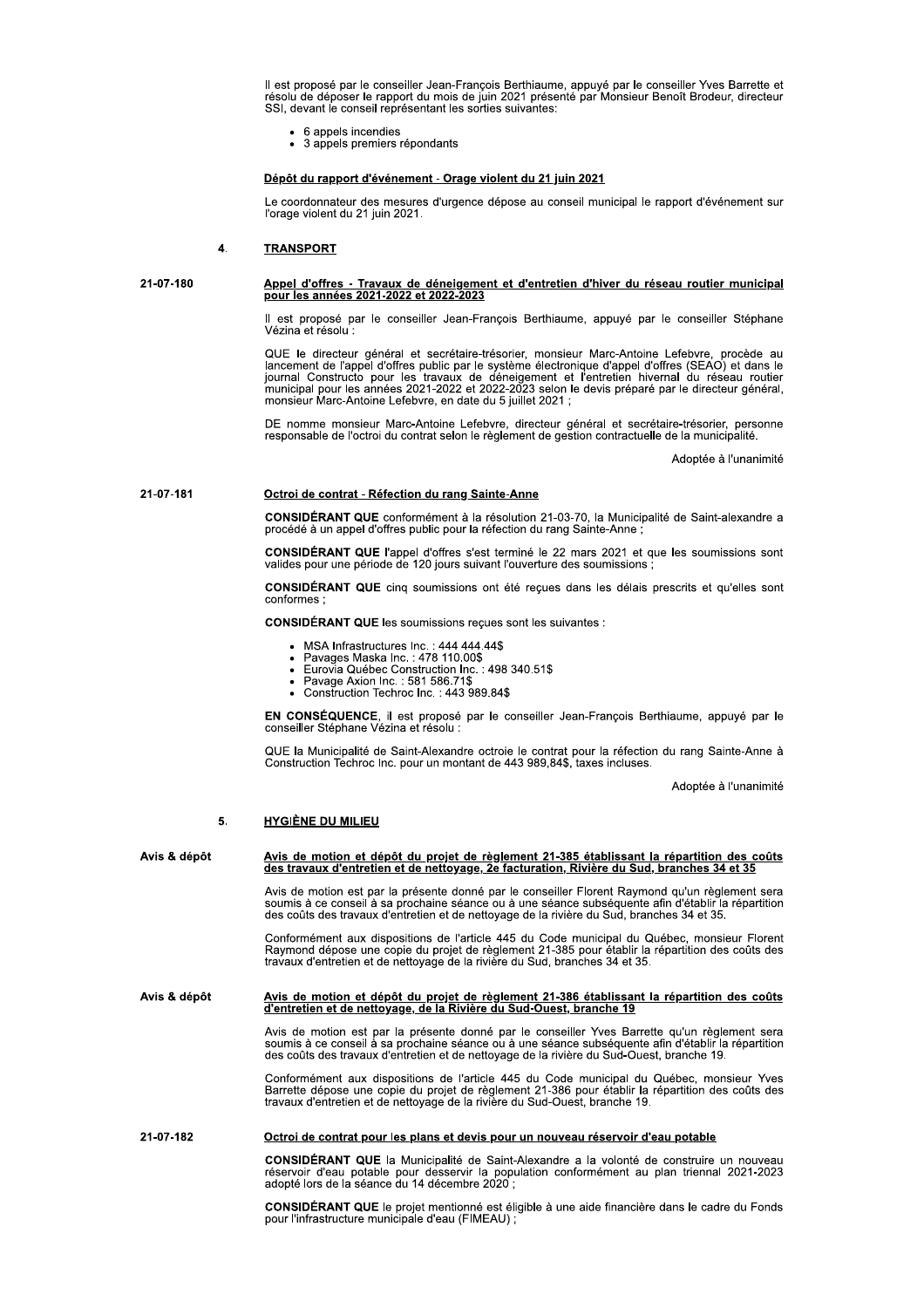CONSIDÉRANT QUE le prochain appel de projet pour le FIMEAU est prévu en 2022 ;

CONSIDÉRANT QUE des plans et devis sont nécessaires afin de déposer la demande d'aide financière

CONSIDÉRANT QUE conformément au règlement de gestion contractuelle de la Municipalité, trois demandes de prix ont été effectuées afin d'obtenir des prix pour la réalisation des plans et devis pour déposer une demande d'aid

CONSIDÉRANT QUE la Municipalité a reçu deux soumissions dans les délais imposés et qu'elles sont conformes

CONSIDÉRANT QUE la soumission de Tétra Tech QI Inc. est la moins élevée ;

EN CONSÉQUENCE, il est proposé par le conseiller Yves Barrette, appuyé par Jean-François<br>Berthiaume et résolu d'octroyer le mandat de réaliser les plans et devis pour un nouveau réservoir<br>d'eau potable dans le cadre du FIM incluses.

Adoptée à l'unanimité

# Résolution concernant une demande de travaux d'aménagement et d'entretien de cours d'eau<br>- Rivière du Sud, branche 6 21-07-183

CONSIDÉRANT QUE la Municipalité de Saint-Alexandre a reçu une demande de madame Johanne<br>Martineau afin de procéder à l'entretien et le nettoyage du cours d'eau de la rivière du Sud, branche<br>6, sur le lot 4 391 498 ;

EN CONSÉQUENCE, il est proposé par le conseiller Florent Raymond, appuyé par le conseiller Jean-Francois Berthiaume et résolu

QUE la demande soit faite auprès de la MRC du Haut-Richelieu afin que des travaux de nettoyage soient effectués dans le cours d'eau de la rivière du Sud, branche 6 ;

QUE le conseil de la Municipalité de Saint-Alexandre avise la MRC du Haut-Richelieu de son intention de procéder à la répartition des frais encourus selon la superficie contributive des terrains situés sur le territoire de la municipalité et à cet effet, demande à la MRC du Haut-Richelieu de<br>produire un projet de répartition avec une marge de plus ou moins 10% d'erreur, à titre indicatif<br>seulement, sans obligation

QUE le projet de répartition demandé soit utilisé uniquement à titre indicatif dans le cadre de la<br>réunion des intéressés.

Adoptée à l'unanimité

#### 6. **SANTÉ ET BIEN-ÊTRE**

#### $\overline{7}$ AMÉNAGEMENT, URBANISME ET DÉVELOPPEMENT

# Service de l'urbanisme - Rapport

Le rapport des permis du mois de juin 2021, émis par Louise Nadeau, inspectrice, totalisant trentecinq (35) permis est déposé au conseil.

Dépôt du deuxième projet de règlement 21-384 modifiant le règlement de zonage numéro 20-21-07-184 366 afin de permettre la réduction de la marge avant applicable en cour avant secondaire

> ATTENDU QUE le Conseil de la Municipalité de Saint-Alexandre a adopté le Règlement de zonage numéro 20-366 :

> ATTENDU QUE la Municipalité de Saint-Alexandre est régie par le Code municipal et assujettie aux All positions de la Loi sur l'aménagement et l'urbanisme et que le Réglement de zonage numéro 20-<br>366 ne peut être modifié que conformément aux dispositions de cette loi ;

> ATTENDU QUE la municipalité juge opportun de permettre la réduction de la marge avant<br>applicable en cour avant secondaire;

ATTENDU QU'un projet de règlement a été déposé et qu'un avis de motion a été donné lors de la<br>séance ordinaire du 7 juin 2021;

ATTENDU QU'un premier de projet de règlement a été adopté lors de la séance ordinaire du 7 juin  $2021 -$ 

ATTENDU QU'une consultation écrite sur le premier de projet de règlement a été tenue entre le 8 et le 23 iuin 2021:

EN CONSÉQUENCE, il est proposé par la conseillère Marie-Eve Denicourt, appuyée par le conseiller Stéphane Vézina et résolu d'adopter le deuxième projet de règlement 21-384 modifiant le règlement de zonage numéro 20-366 afi cour avant secondaire.

Adoptée à l'unanimité

## 21-07-185 Plan d'implantation et d'intégration architecturale (PIIA) numéro 2021-02 - Construction d'un annexe et un garage à une résidence unifamiliale isolée - 1387, rue du Bonheur

ATTENDU le dépôt de la demande d'approbation d'un plan d'implantation et d'intégration<br>architecturale (PIIA) pour l'obtention d'un permis de construction pour des travaux d'agrandissement de la résidence

ATTENDU QUE le projet consiste en l'ajout d'une surface habitable et d'un garage sur le côté et l'arrière de la résidence :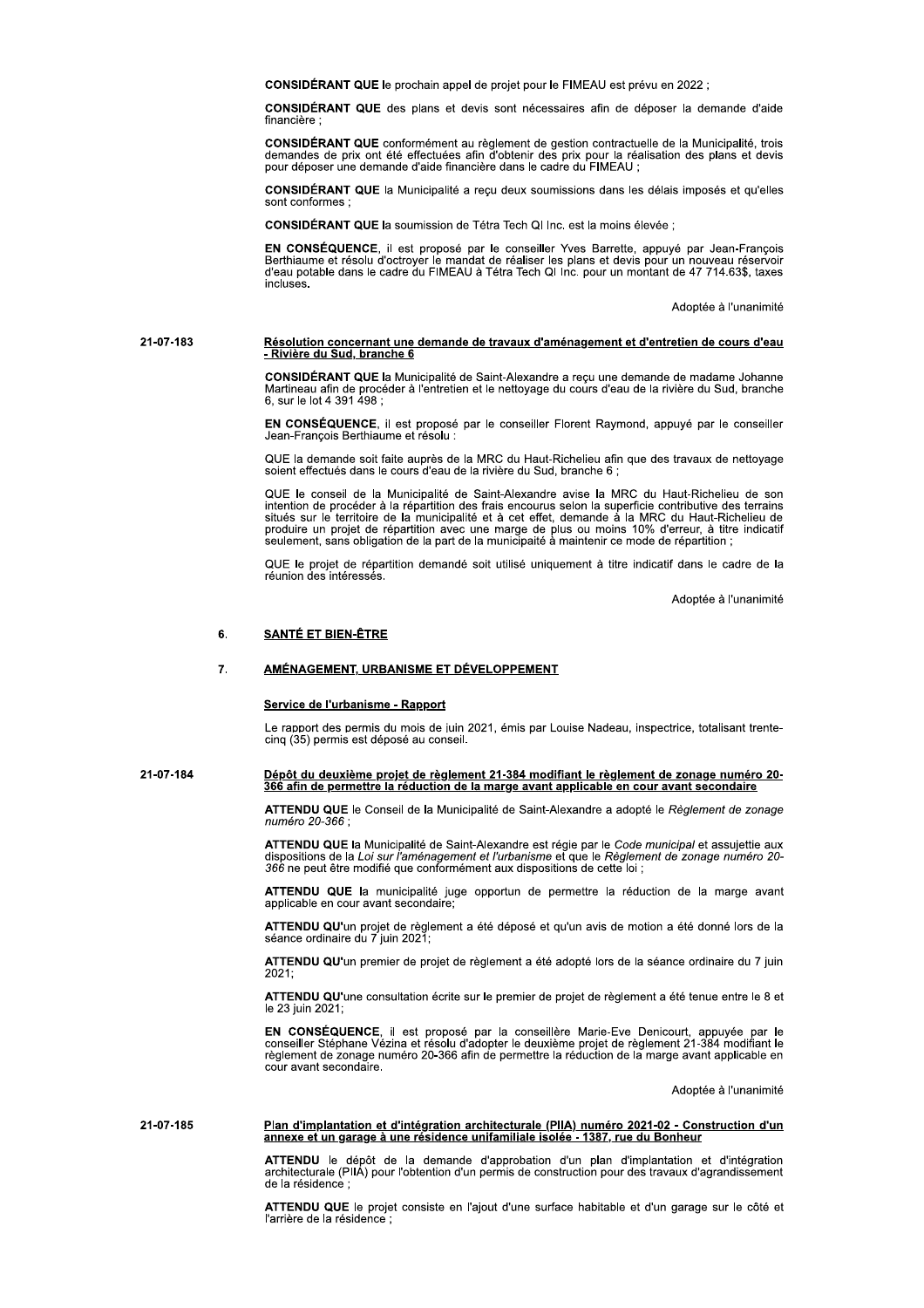ATTENDU QUE le projet est assujetti à l'approbation du règlement 21-382 sur les PIIA, en fonction des objectifs et critères applicables aux travaux de construction ou d'amélioration d'un bâtiment en périmètre urbain :

ATTENDU QUE l'obiectif principal du PIIA au niveau des projets d'agrandissement est d'harmoniser l'architecture de l'agrandissement afin de former un ensemble cohérent avec le bâtiment existant et les bâtiments des terrains adiacents :

ATTENDU QUE le projet soumis consiste à :

- Construire un garage
- Agrandir la maison existante en y ajoutant un annexe  $\bullet$
- Remplacer le revêtement extérieur<br>Remplacer le revêtement extérieur<br>Remplacer la toiture de bardeau d'asphalte noir
- 

ATTENDU QUE les matériaux et les coloris proposés sont les suivants :

ATTENDU QUE le comité consultatif d'urbanisme (CCU) a émis une recommandation favorable à la délivrance du permis de construction pour les travaux d'agrandissement de résidence proposés

ATTENDU QUE le comité consultatif d'urbanisme (CCU) recommande que le déblai de la terre excavée ne soit pas étendu de manière à causer nuisance ou préjudice aux propriétés voisines ;

EN CONSÉQUENCE, il est proposé par le conseiller Jean-François Berthiaume, appuyé par le conseiller Stéphane Vézina et résolu :

D'entériner la recommandation du CCU quant au dossier PIIA 2021-02 ;

DE procéder à l'émission du permis de construction pour les travaux d'agrandissement de la<br>résidence mentionnés dans la demande :

DE demander au propriétaire que le déblai de la terre excavée ne soit pas étendu de manière à causer nuisance ou préjudice aux propriétés voisines.

Adoptée à l'unanimité

#### 8. **LOISIRS ET CULTURE**

# Rapport du Service des loisirs, culture et communications

Dépôt du rapport du Service des loisirs, culture et communications présenté par la directrice madame Odile Gauvin.

21-07-186 Présence de la coordonnatrice aux loisirs aux réunions du Conseil d'administration de l'Association des loisirs de Saint-Alexandre

> CONSIDÉRANT QUE le conseil municipal a entamé une réflexion sur l'offre et la gouvernance des loisirs municipaux :

> CONSIDÉRANT QU'un comité de négociation a été créé afin de réunir le conseil municipal, l'administration municipale et l'Association des loisirs de Saint-Alexandre (ALSA) conformément à la résolution 21-04-112 :

> CONSIDÉRANT QU'une proposition a été présentée à l'ensemble des acteurs concernés lors d'une plénière tenue le 28 juin 2021 ;

CONSIDÉRANT QUE la proposition n'a pas fait l'objet d'un consensus ;

CONSIDÉRANT QUE les relations entre l'ALSA et le conseil municipal sont plus délicates depuis la présentation de cette proposition ;

CONSIDÉRANT QUE l'obligation première d'un employeur est de garantir un climat de travail sain pour ses employés;

CONSIDÉRANT QUE la coordonnatrice aux loisirs de la municipalité participe actuellement aux rencontres du conseil d'administration de l'ALSA à titre de soutien ;

EN CONSÉQUENCE, il est proposé par le conseiller Florent Raymond, appuyé par le conseiller Jean-François Berthiaume et résolu :

QUE pour une période indéterminée, la coordonnatrice aux loisirs ne participera plus aux rencontres mensuelles du conseil d'administration de l'ALSA ;

QUE si le conseil d'administration de l'ALSA veut aborder un point spécifique avec la coordonnatrice et que la présence de celle-ci est nécessaire, celle-ci y participera à distance uniquement pour le point requis :

QUE la coordonnatrice aux loisirs continuera à effectuer les autres tâches qu'elle avait l'habitude d'effectuer pour l'ALSA comme la gestion du camp de jour, la rédaction de demandes d'aides financières et la logistique d'

QUE la coordonnatrice aux loisirs recommencera à participer aux rencontres mensuelles du conseil<br>d'administration de l'ALSA lorsque la situation sera plus stable ;

QU'une copie de la présente résolution soit transmise au conseil d'administration de l'ALSA.

Adoptée à l'unanimité

21-07-187 Réparation de la clôture du terrain de balle du parc municipal

> CONSIDÉRANT QUE les vents violents du 21 juin 2021 ont amené des dommages à la clôture du terrain de balle du parc municipal;